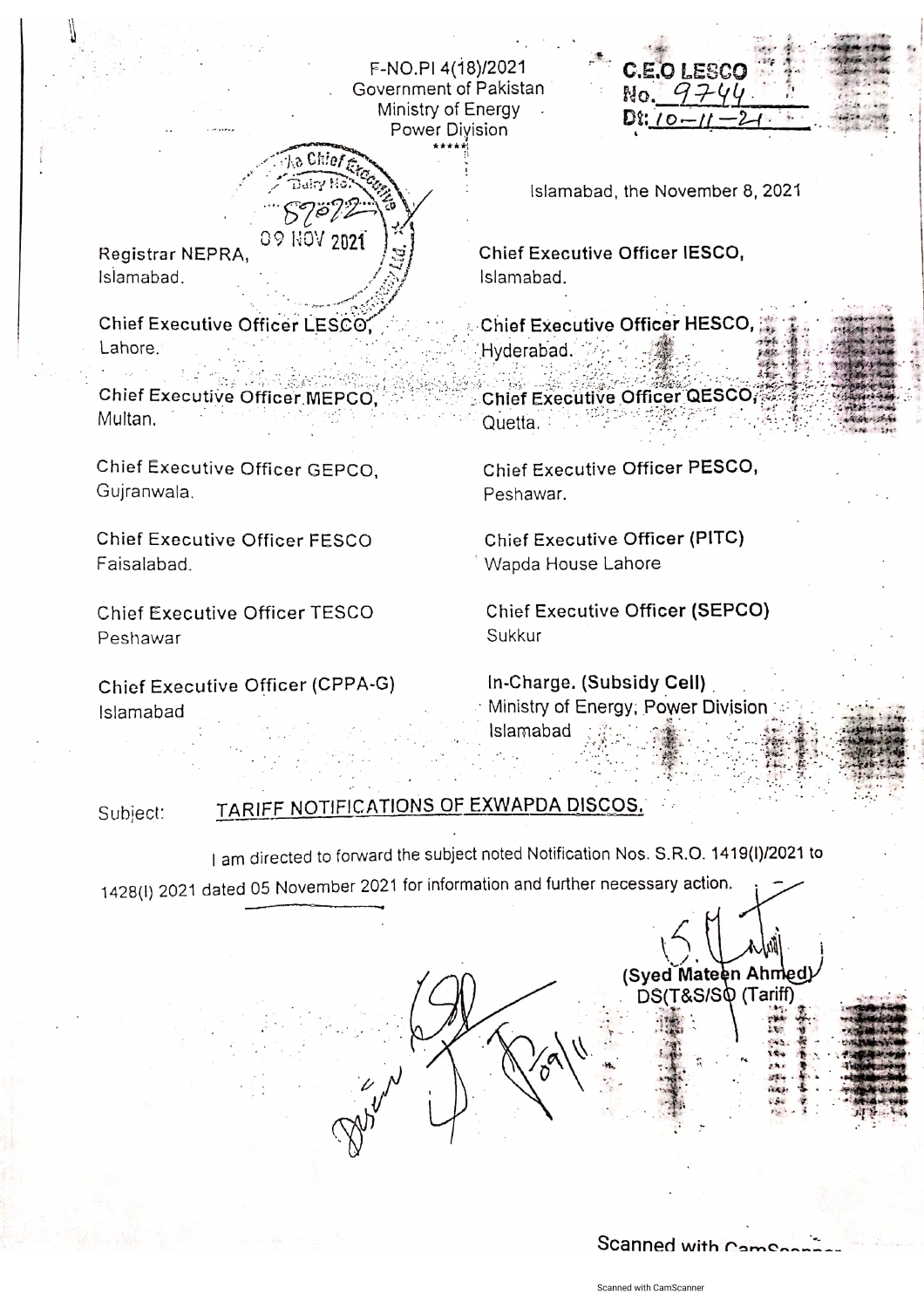## Government of Pakistan Ministry of Energy **\*\*\*\*\*\*\*\*\*\*\*\*\*\*\*\*\*\***

Islamabad, the 5th November, 2021

## **NOTIFICATION**

S.R.O. 1426(1)/2021.- In pursuance of section 31 of the Regulation of Generation, Transmission and Distribution of Electric Power Act, 1997 (XL of 1997), the Federal Government is pleased to direct that the following amendments shall be made in its notification No. 1287(1)/2021 dated October 01, 2021, with immediate effect:

- 2. In the aforesaid notification, Schedule-I and Schedule-II&IIA shall respectively be substituted with the Schedule of Electricity Tariffs at S-I&IA and National Average Uniform Tariffs at S-II&IIA, hereunder, per the determination of National Electric Power Regulatory Authority, as intimated vide letter dated November 05,2021.
- 3. Subject to the amendments made through this notification, all other provisions, terms and conditions contained in notification No. 183(I)/2021 dated February 12, 2021 as amended by notification No. 1287(1)/2021 dated October 01, 2021 will continue toremain in full force and effect.

Section Officer (Tariff)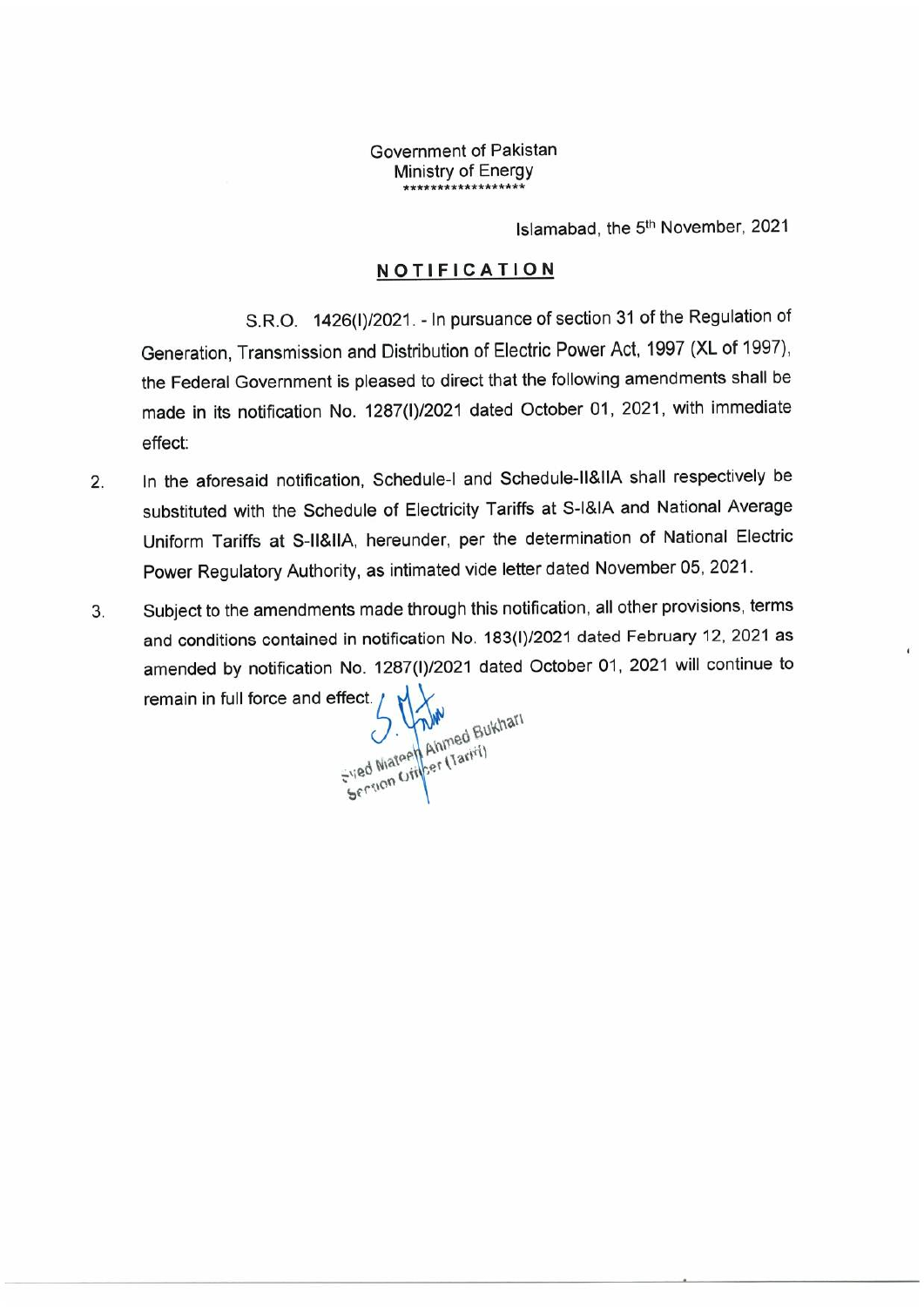|                  |         | есі і эпинжорлян сарасну разняк зауші паў |                                |       |                                               |       |                                |
|------------------|---------|-------------------------------------------|--------------------------------|-------|-----------------------------------------------|-------|--------------------------------|
|                  |         | ASI QENDRAVISURDI GIANRIDE RESIDENTIAL    |                                |       |                                               |       |                                |
|                  | Sr. No. | TARIFF CATEGORY / PARTICULARS             | <b>FIXED</b><br><b>CHARGES</b> |       | Uniform Teriff<br>Variable Charge<br>with PYA |       | Applicable Variable<br>Charges |
|                  |         |                                           | Rs/kW/M                        |       | Rs/kWh                                        |       | Ra/kWh                         |
|                  |         | allFor Sanctioned load less than S kW     |                                |       |                                               |       |                                |
|                  |         | Up to 50 Units - Life Line                |                                |       | 4,00                                          |       | 3.95                           |
| <b>Frotected</b> | u       | 51 - 100 Units - Life Line                |                                |       | 14.59                                         |       | 7.74                           |
|                  | 533     | 001 - 100 Units                           |                                |       | 14.59                                         |       | 7.74                           |
|                  | iv      | 101 - 200 Units                           |                                |       | 16.41                                         |       | 10.06                          |
|                  | v       | 001 - 100 Units                           | $\blacksquare$                 |       | 14.59                                         |       | 9.42                           |
|                  | ۰H      | 101 - 200 Units                           | ×.                             |       | 16.41                                         |       | 11.74                          |
|                  | vii     | 201 - 300 Units                           |                                |       | 17.53                                         |       | 13.83                          |
| Unfrotockd       | vill    | 301 - 400 Units                           | v                              |       | 19.07                                         |       | 21.23                          |
|                  | ix      | 401 - 500 Units                           |                                |       | 19.07                                         |       | 21.23                          |
|                  | ×       | 501 - 600 Units                           |                                |       | 19.07                                         |       | 21.23                          |
|                  | ×i      | 601 - 700 Units                           |                                |       | 19.07                                         |       | 21.23                          |
|                  | жЩ      | Above 700 Units                           | ٠                              |       | 20.61                                         |       | 24.33                          |
|                  |         | bliFor Sanctioned load 5 kW & above       |                                |       |                                               |       |                                |
|                  |         |                                           |                                | Poak  | Off-Peak                                      | Peak  | Off-Peak                       |
|                  |         | Time Of Use                               |                                | 20.27 | 13.10                                         | 24.33 | 18.01                          |

As per Authority's decision residential consumers will be given the benefits of only one previous siab.

As per Authority's decision residential life line consumers will not be given any slab benefit.

As per Authority's decision for one slab benefit in the un-protected residential consumers category slabs from 301-700,<br>the slab rates of 201-300 slab would be used for previous alab benefit upto 300 units.

Under tariff A-1, there shall be minimum monthly customer charge at the following rates sven if no energy is consumed.  $RE$  $\frac{1}{2}$  ... ...

|         | al Single Phase Connections:<br>b) Three Phase Connections:<br>4.2 GENERAL SUPPLY DARIER COMMERCIAL | ка. 757-рег социццег рег шопта<br>Rs. 150/- per consumer per month |       |                                                         |       |                                          |
|---------|-----------------------------------------------------------------------------------------------------|--------------------------------------------------------------------|-------|---------------------------------------------------------|-------|------------------------------------------|
| Sr. No. | TARIFF CATEGORY / PARTICULARS                                                                       | FIXED<br><b>CHARGES</b><br>Rs/kW/M                                 |       | Uniform Tariff<br>Variable Charge<br>with PYA<br>Rs/kWh |       | Applicable Variable<br>Charges<br>Rs/kWh |
|         |                                                                                                     |                                                                    |       |                                                         |       |                                          |
|         | aliFor Sanctioned load less than 5 kW<br>bl For Sanctioned load 5 kW & above                        | 440.00                                                             | Peak  | 19.56<br>19.22<br>Off-Peak                              | Peak  | 21.34<br>23.02<br>Off-Peak               |
|         | cilTime Of Use                                                                                      | 440.00                                                             | 21.02 | 13.49                                                   | 24,94 | 18.97                                    |

Under tariff A-2, there shall be minimum monthly charges at the following rates even if no energy is consumed.<br>a) Single Phase Connections:<br>b) Three Phase Connections:<br>b) Three Phase Connections: a) Single Phase Connections;<br>b) Three Phase Connections:

ASGENERALSERVICES AND ALLERY AND ALLERY AND ALLERY AND ALLERY AND ALLERY AND ALLERY AND ALLERY AND ALLERY AND ALLERY AND ALLERY AND ALLERY AND ALLERY AND ALLERY AND ALLERY AND ALLERY AND ALLERY AND ALLERY AND ALLERY AND AL

| Sr. No. | TARIFF CATEGORY / PARTICULARS | FIXED<br><b>CHARGES</b><br>Rs/kW/M | Uniform Tariff<br>Variable Charge<br>with PYA<br>Rs/kWh<br>---- | Applicable Variable<br>Charges<br>Ra/kWh |
|---------|-------------------------------|------------------------------------|-----------------------------------------------------------------|------------------------------------------|
|         |                               | . .                                |                                                                 |                                          |
|         | allGeneral Services.          | ۰                                  | 17.05                                                           | 20.90                                    |

Under tariff A-3, there shall be minimum monthly charges at the following rates even if no energy is consumed.

|              | a) Single Phase Connections;<br>b) Three Phase Connections: |                         | Rs. 175/- per consumer per month<br>Rs. 350/- per consumer per month |                                               |                                                                                                                                       |          |  |  |
|--------------|-------------------------------------------------------------|-------------------------|----------------------------------------------------------------------|-----------------------------------------------|---------------------------------------------------------------------------------------------------------------------------------------|----------|--|--|
|              | ES INDUSTRIAL SUPPLY TARIERS                                |                         |                                                                      |                                               |                                                                                                                                       |          |  |  |
| Sr. No.      | TARIFF CATEGORY / PARTICULARS                               | FIXED<br><b>CHARGES</b> |                                                                      | Uniform Tariff<br>Variable Charge<br>with PYA | Applicable Variable<br>Charges<br>c<br>18.31<br>17.87<br>Peak<br>13.41<br>22.18<br>22.12<br>13.50<br>22.12<br>12.63<br>22.12<br>12,97 |          |  |  |
|              |                                                             | Rs/kW/M                 |                                                                      | Rs/kWh                                        | Rs/kWh                                                                                                                                |          |  |  |
|              |                                                             |                         |                                                                      | в                                             |                                                                                                                                       |          |  |  |
| lB1          | Upto 25 kW (at 400/230 Volts)                               |                         |                                                                      |                                               |                                                                                                                                       | 18.62    |  |  |
| B2(a)        | exceeding 25-500 kW [at 400 Volts]                          | 440.00                  |                                                                      |                                               |                                                                                                                                       | 18.12    |  |  |
|              | Time Of Use                                                 |                         | Poak                                                                 | Off-Peak                                      |                                                                                                                                       | Off-Peak |  |  |
| B1 ( b)      | Up to 25 KW                                                 |                         | 21.19                                                                |                                               |                                                                                                                                       | 16.62    |  |  |
| <b>B2(b)</b> | exceeding 25-500 kW (at 400 Volts)                          | 440.00                  | 20.98                                                                |                                               |                                                                                                                                       | 16.41    |  |  |
| IB3.         | [For All Loads up to 5000 kW (at 11,33 kV)                  | 420.00                  | 21.11                                                                |                                               |                                                                                                                                       | 16.32    |  |  |
| IB4          | For All Loads (at 66,132 kV & above)                        | 400.00                  | 20.93                                                                |                                               |                                                                                                                                       | 16.22    |  |  |

 $\mathcal{L}^{\text{max}}(\mathcal{L}^{\text{max}})$  , where  $\mathcal{L}^{\text{max}}$ 

For B1 consumers there shall be a fixed minimum charge of Rs. 350 per month.<br>For B2 consumers there shall be a fixed minimum charge of Rs. 2,000 per month.<br>For B3 consumers there shall be a fixed minimum charge of Rs. 50,0

 $\label{eq:1} \begin{minipage}{0.9\linewidth} \begin{minipage}{0.9\linewidth} \begin{minipage}{0.9\linewidth} \begin{minipage}{0.9\linewidth} \end{minipage} \begin{minipage}{0.9\linewidth} \begin{minipage}{0.9\linewidth} \end{minipage} \begin{minipage}{0.9\linewidth} \begin{minipage}{0.9\linewidth} \end{minipage} \begin{minipage}{0.9\linewidth} \end{minipage} \begin{minipage}{0.9\linewidth} \begin{minipage}{0.9\linewidth} \end{minipage} \begin{minipage}{0.9\linewidth} \end{minipage} \begin{minipage}{0.9\linewidth} \begin$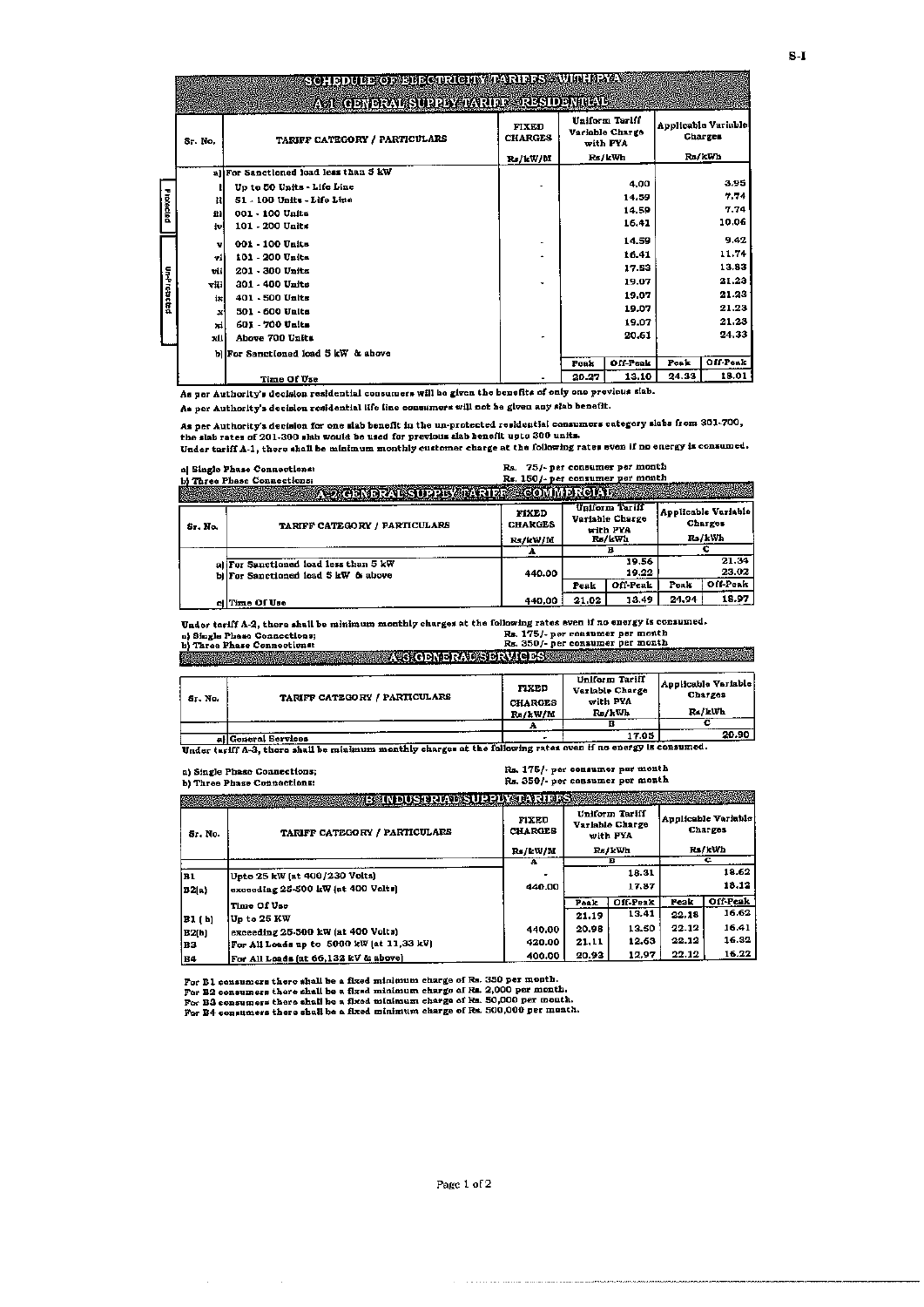|              | SCHEDULE OF ELECTRICITY IN RINES AWILITY IN                      |                                |                                               |                                   |                                |                                |
|--------------|------------------------------------------------------------------|--------------------------------|-----------------------------------------------|-----------------------------------|--------------------------------|--------------------------------|
|              | G - SINGUE TOINT SUPPLY                                          |                                |                                               |                                   |                                |                                |
|              | TARIFF CATEGORY / PARTICULARS                                    | <b>FIXED</b>                   |                                               | Uniform Tariff<br>Variable Charge |                                | Applicable Variable<br>Charges |
| Sr. No.      |                                                                  | <b>CHARGES</b>                 |                                               | with PYA                          |                                |                                |
|              |                                                                  | Rs/kW/M                        |                                               | Rs/kWh                            |                                | Rs/kWh                         |
|              |                                                                  | A                              |                                               | Ħ                                 |                                | е                              |
| $c - 1$      | For supply at 400/230 Volts                                      |                                |                                               |                                   |                                |                                |
|              | al Sanctioned load less than 5 kW                                |                                |                                               | 24.36                             |                                | 22.02                          |
|              | b) Sanctioned load 5 kW & up to 500 kW                           | 440.00                         |                                               | 21.31                             |                                | 21.52                          |
| $C-2 a $     | For supply at 11,33 kV up to and including 5000 kW               | 420.00                         |                                               | 17.03                             |                                | 21.32                          |
| $ C - 3 $ a) | For supply at 66 kV & above and sanctioned load above<br>5000 kW | 400.00                         | 15.11                                         |                                   |                                | 21.22                          |
|              | Time Of Use                                                      |                                | Peak                                          | Off-Peak                          | Poak                           | Off Peak                       |
| $C - 1(c)$   | For supply at 400/230 Volts 5 kW & up to 500 kW                  | 440.00                         | 22.43                                         | 15.00                             | 24.94                          | 18.34                          |
| $C - 2(b)$   | For supply at 11,33 kV up to and including 5000 kW               | 420.00                         | 20.40                                         | 12.89                             | 24.94                          | 18,14                          |
| $C = 3(b)$   | For supply at 66 kV & above and sanctioned load above            |                                |                                               |                                   |                                |                                |
|              | 5000 kW                                                          | 400.00                         | 19.51                                         | 11.68                             | 24.94                          | 18.04                          |
|              | <b>AGRICULTURE TARIEE</b><br>រាង                                 |                                |                                               |                                   |                                |                                |
| Sr. No.      | TARIFF CATEGORY / PARTICULARS                                    | <b>FIXED</b><br><b>CHARGES</b> | Uniform Tariff<br>Variable Charge<br>with PYA |                                   | Applicable Variable<br>Charges |                                |
|              |                                                                  | Rs/kW/M                        |                                               | Ra/kWh                            |                                | Ra/kWh                         |
|              |                                                                  | A                              |                                               | B                                 |                                | $\overline{\mathbf{c}}$        |
| $D-1(a)$     | SCARP less than 5 kW                                             |                                |                                               | 22.92                             |                                | 19.02                          |
| D-2 (a)      | Agricultural Tube Wells                                          | 200.00                         |                                               | 17.63                             |                                | 8.69                           |
|              |                                                                  |                                | Peak                                          | Off Peak                          | Peak                           | Off-Peak                       |
| D-1(b)       | <b>SCARP 5 kW &amp; above</b>                                    | 200.00                         | 23.76                                         | 14.25                             | 21.94                          | 14.69                          |
| D-2 (b)      | Agricultural 5 kW & above                                        | 200.00                         | 21.44                                         | 13.04                             | 8.69                           | 8.69                           |

**conaumed.**

|            | Noter-The consumers having sanctioned load less than 5 kW can opt for TOU metering.                                   |                         |                                               |                                |
|------------|-----------------------------------------------------------------------------------------------------------------------|-------------------------|-----------------------------------------------|--------------------------------|
|            | <b>BE PRIMPORARY SUPPLY IMPORTS</b>                                                                                   |                         |                                               |                                |
| Sr. No.    | TARIFF CATEGORY / PARTICULARS                                                                                         | FIXED<br><b>CHARGES</b> | Uniform Tariff<br>Variable Charge<br>with PYA | Applicable Variable<br>Charges |
|            |                                                                                                                       | Rs/kW/M                 | Rs/kWh                                        | Ra/kWh                         |
|            |                                                                                                                       |                         |                                               |                                |
| $ E-1(1) $ | Residential Supply                                                                                                    |                         | 21.73                                         | 24.47                          |
| E-1(11)    | Commercial Supply                                                                                                     |                         | 19.23                                         | 21.73                          |
| 1E-2       | Industrial Supply                                                                                                     |                         | 18.38                                         | 19.70                          |
|            | For the categories of E-1(iⅈ) above, the minimum bill of the consumers shall be Rs. 50/- per day subject to a minimum |                         |                                               |                                |

**o( Ra.500/- (or the entire period o( .upply, even i( no energy i. con.umed.**

F - SEASONAL INDUSTRIAL SUPPLY TARIFF

125% of relevant industrial tariff<br>Note: Tariff-F consumera will have the option onvert to Regular Tariff and vice versa. This option can be<br>exercised at the time of a now connection or at the beginning of the seaso

|         | <b>CARGO</b>                  |                                |                                               |                                       |
|---------|-------------------------------|--------------------------------|-----------------------------------------------|---------------------------------------|
| Sr. No. | TARIFF CATEGORY / PARTICULARS | <b>FIXED</b><br><b>CHARGES</b> | Uniform Tariff<br>Variable Charge<br>with PYA | Applicable Variable<br><b>Charges</b> |
|         |                               | Rs/kW/M                        | Rs/kWh                                        | Rs/kWh                                |
|         |                               |                                |                                               |                                       |
|         | <b>Street Lighting</b>        |                                | 19.02                                         | 22.02                                 |

Under Tariff G, there shall be a minimum monthly charge of Rs.500/- per month per kW of lamp capacity installed.<br>The Stephen Republikation of the Stephen Republic Contract Stephen Republic Stephen Republic Stephen Stephen

|         | SING RESODELIZING OKEN IESZVIET BEZIEGZI TELES BRIZI ETREPI ISSZ                          |                                |       |                                                                                 |                                | <b>WEIGHT COMMUNIST STATE</b> |
|---------|-------------------------------------------------------------------------------------------|--------------------------------|-------|---------------------------------------------------------------------------------|--------------------------------|-------------------------------|
| Sr. No. | <b>CHARGES</b><br>TARIFF CATEGORY / PARTICULARS                                           |                                |       | Uniform Tariff<br>Variable Charge<br>with PYA                                   | Annilcable Variable<br>Charges |                               |
|         |                                                                                           | Rs/kW/M                        |       | Ra/kWh                                                                          |                                | Rs/kWh                        |
|         |                                                                                           | A                              |       | в                                                                               |                                | с                             |
|         | Residential Colonies attached to industrial premises                                      |                                |       | 21.02                                                                           |                                | 22.02                         |
|         | <b>TEST ZAMAWAY TRAXEDIONI</b>                                                            |                                |       |                                                                                 |                                |                               |
| Sr. No. | TARIFF CATEGORY / PARTICULARS                                                             | <b>FIXED</b><br><b>CHARGES</b> |       | Uniform Tariff<br>Variable Churge<br>with PYA                                   | Applicable Variable<br>Charges |                               |
|         |                                                                                           | Ra/kW/M                        |       | Rs/kWh                                                                          | Rs/kWh                         |                               |
|         |                                                                                           | А                              |       | в                                                                               | с                              |                               |
|         | <b>Railway Traction</b>                                                                   |                                |       | 19.17                                                                           | 22.02                          |                               |
|         | Ke SDSOLVGONDRAGIES                                                                       |                                |       |                                                                                 |                                |                               |
| Sr. No. | TARIFF CATEGORY / PARTICULARS                                                             | <b>FIXED</b><br><b>CHARGES</b> |       | Uniform Tarlff<br>Applicable Variable<br>Variable Charge<br>Charges<br>with PYA |                                |                               |
|         |                                                                                           | Rs/kW/M                        |       | Rs/kWh                                                                          |                                | Rs/kWh                        |
|         |                                                                                           | А                              |       | в                                                                               |                                | с                             |
|         | 1 Azad Jammu & Kashmir (AJK)                                                              | 400.00                         |       | 14.23                                                                           |                                | 19.24                         |
|         |                                                                                           |                                | Peak  | Off-Peak                                                                        | Peak                           | Off-Peak                      |
|         | Time Of Use                                                                               | 400.00                         | 18.63 | 11,95                                                                           | 24.94                          | 18.04                         |
|         | 2 Rawat Lab                                                                               |                                |       | 17.07                                                                           |                                | 22.02                         |
|         | Note: The aforementinged Uniform Tariff with PTA, shall cease to exist w.e.f. 11.02.2022. |                                |       |                                                                                 |                                |                               |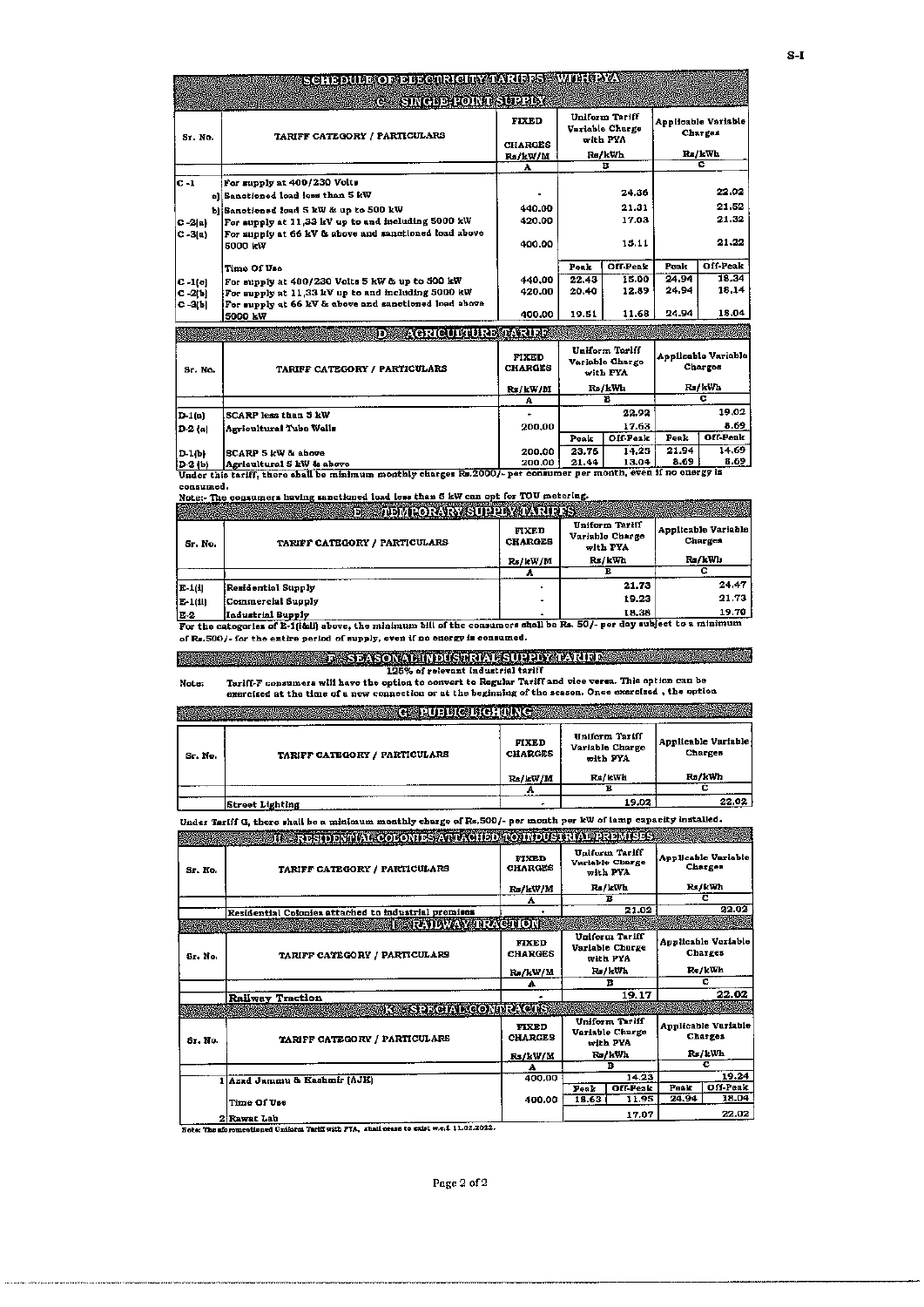|              |              | SOHDDURSO SOHTGARICHYMNRUDS AWNI (OURSYN    |                                |       |                                                  |       |                                |
|--------------|--------------|---------------------------------------------|--------------------------------|-------|--------------------------------------------------|-------|--------------------------------|
|              |              | <u>AST ADMORAL SUPPLY WARDS - RESIDENCE</u> |                                |       |                                                  |       |                                |
|              | Sr. No.      | TARIFF CATEGORY / PARTICULARS               | <b>FIXED</b><br><b>CHARGES</b> |       | Uniform Tariff<br>Variable Charge<br>Without PYA |       | Applicable Variable<br>Charges |
|              |              |                                             | Rx/kW/M                        |       | Rs/kWh                                           |       | Rs/kWh                         |
|              |              | al For Sanctioned load less than 5 kW       |                                |       |                                                  |       |                                |
|              |              | Up to 50 Units - Life Line                  |                                |       | 4.00                                             |       | 3.95                           |
| Protected    | н            | 51 - 100 Units - Life Line                  |                                |       | 14.73                                            |       | 7.74                           |
|              | Ш            | $001 - 100$ Units                           |                                |       | 14.73                                            |       | 7.74                           |
|              | 1v.          | 101 - 200 Units                             |                                |       | 16,66                                            |       | 10,06                          |
|              | v            | 001 - 100 Units                             | -                              |       | 14.73                                            |       | 9.42                           |
|              | vi           | 101 - 200 Units                             | $\blacksquare$                 |       | 16.66                                            |       | 11.74                          |
|              | vli          | 201 - 300 Units                             |                                |       | 17,75                                            |       | 13,83                          |
| Un-Protectad | vili         | 301 - 400 Units                             | ٠                              |       | 19.34                                            |       | 21.23                          |
|              | iх           | 401 - 500 Units                             |                                |       | 19.34                                            |       | 21.23                          |
|              | $\mathbf{x}$ | 501 - 600 Units                             |                                |       | 19.34                                            |       | 21.23                          |
|              | зđ           | 601 - 700 Units                             |                                |       | 19,34                                            |       | 21.23                          |
|              | иH           | Above 700 Units                             |                                |       | 20.89                                            |       | 24.33                          |
|              |              | b) For Sanctioned load 5 kW & abuve         |                                |       |                                                  |       |                                |
|              |              |                                             |                                | Posk  | Off-Peak                                         | Posk  | Off-Peak                       |
|              |              | Time Of Use                                 |                                | 20.52 | 13.45                                            | 24,33 | 18.01                          |

As per Authority's decision residential consumers will be given the henefits of only one previous siab.

As per Authority's decision residential life line consumers will not be given any slab benefit.

As per Authority's decision for one siab benefit in the un-protected residential consumers category slabs from 301-700, the siab<br>rates of 201-300 slab would be used for previous slab benefit upto 300 units.<br>Under tariff A-

|         | a) Single Phase Connections:                                                                                   | Rs. 75/- per consumer per month    |       |                                                            |                                          |                     |
|---------|----------------------------------------------------------------------------------------------------------------|------------------------------------|-------|------------------------------------------------------------|------------------------------------------|---------------------|
|         | b) Three Phase Connections:<br><b>A-2 GENERAL SUPPLY TARIFF - COMMERCIAL</b>                                   | Rs. 150/- per consumer per month   |       |                                                            |                                          |                     |
| Sr. No. | TARIFF CATEGORY / PARTICULARS                                                                                  | FIXED<br><b>CHARGES</b><br>Rs/kW/M |       | Uniform Tariff<br>Variable Charge<br>Without PYA<br>Rs/kWh | Applicable Variable<br>Charges<br>Rs/kWh |                     |
|         |                                                                                                                | А                                  |       | в                                                          |                                          | c                   |
|         | a) For Sanctioned foad less than 5 kW<br>bliFor Sanctioned load 5 kW & above                                   | 440.00                             |       | 19.84<br>16.88                                             |                                          | 21.34<br>23.02      |
|         |                                                                                                                |                                    | Peak  | Off-Poak                                                   | Peak                                     | Off-Peak            |
|         | cli Time Of Use                                                                                                | 440.00                             | 21.16 | 13.89                                                      | 24.94                                    | 18.97               |
|         | Under tariff A-2, there shall be minimum monthly charges at the following rates even if no energy is consumed. |                                    |       |                                                            |                                          |                     |
|         | a) Single Phase Connections;                                                                                   | Rs. 175/- per consumer per month   |       |                                                            |                                          |                     |
|         | b) Three Phase Connections:                                                                                    | Rs. 350/- per consumer per month   |       |                                                            |                                          |                     |
|         | Attenden Branden (1965)                                                                                        |                                    |       |                                                            |                                          |                     |
|         |                                                                                                                | FIXED                              |       | Uniform Tariff<br>Variable Charge                          |                                          | Applicable Variable |
| Sr. No. | TARIFF CATEGORY / PARTICULARS                                                                                  | <b>CHARGES</b>                     |       | Without PYA                                                |                                          | Charges             |
|         |                                                                                                                | Rs/kW/M                            |       | Rs/kWh                                                     |                                          | Rs/kWh              |
|         |                                                                                                                | A                                  |       | в                                                          |                                          | с                   |
|         | allGeneral Services                                                                                            |                                    |       | 17.15                                                      |                                          | 20.90               |

a a different Services<br>
Under tariff A-3, there shall be minimum monthly charges at the following rates even if no energy is consumed.<br>
a) Single Phase Connections:<br>
b) Three Phase Connections:<br>
b) Three Phase Connections:

 $\ddot{\phantom{a}}$ 

|                                          | al Thigh Lugge Councellong'                   |                         |       |                                                  |                                |                 |  |
|------------------------------------------|-----------------------------------------------|-------------------------|-------|--------------------------------------------------|--------------------------------|-----------------|--|
|                                          | <b>EXAMPLE INDUSTRIATE SUPPLY AT ARTICLES</b> |                         |       |                                                  |                                |                 |  |
| TARIFF CATEGORY / PARTICULARS<br>Sr. No. |                                               | FIXED<br><b>CHARGES</b> |       | Uniform Teriff<br>Variable Charge<br>Without PYA | Applicable Variable<br>Charges |                 |  |
|                                          |                                               | Rs/kW/M                 |       | Rs/kWh                                           |                                | Rs/kWh          |  |
|                                          |                                               |                         |       |                                                  |                                |                 |  |
| lB1.                                     | Upto 25 kW jst 400/230 Volts)                 |                         |       | 18.39                                            |                                | 18,62           |  |
| B2(a)                                    | exceeding 25-500 kW (at 400 Volts)            | 440.00                  |       | 17.56                                            |                                | 18.12           |  |
|                                          | Time Of Use                                   |                         | Peak  | Off-Peak                                         | Peak                           | <b>Off-Peak</b> |  |
| B1 ( b)                                  | Up to 25 KW                                   |                         | 21.19 | 13.60                                            | 22.18                          | 16.62           |  |
| B2(b)                                    | exceeding 25-500 kW  at 400 Volts}            | 440.00                  | 21.01 | 13.76                                            | 22.12                          | 16.41           |  |
| івз                                      | For All Loads up to 5000 kW [at 11,33 kV]     | 420.00                  | 21.26 | 12.92                                            | 22.12                          | 16.32           |  |
| lB4                                      | For All Loads (at 66,132 kV & above)          | 400.00                  | 21.31 | 13.54                                            | 22.12                          | 16,22           |  |

Eq. (For All Loads |at 66,132 kV & above)<br>
For B1 consumers there shall be a fixed minimum charge of Rs. 350 per month.<br>
For B2 consumers there shall be a fixed minimum charge of Rs. 2,000 per month.<br>
For B3 consumers the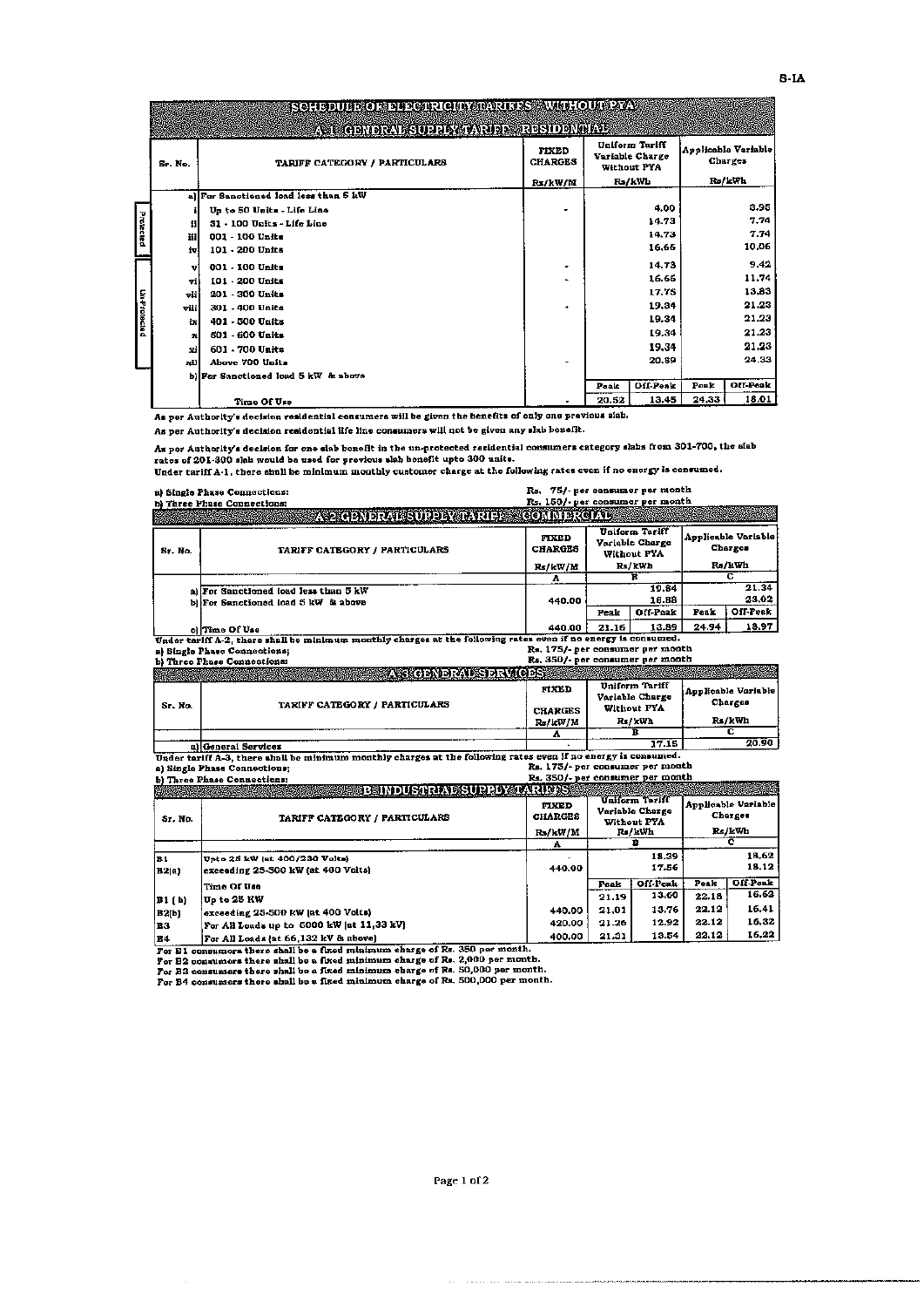|             | SCHDDUB SOS BIJGHROEF ARREST TELEVISION I AZ                                                                               |                  |                                       |                                   |         |                                       |  |  |  |       |  |
|-------------|----------------------------------------------------------------------------------------------------------------------------|------------------|---------------------------------------|-----------------------------------|---------|---------------------------------------|--|--|--|-------|--|
|             | G SREPLORATOR SURFA                                                                                                        |                  |                                       |                                   |         |                                       |  |  |  |       |  |
|             |                                                                                                                            | <b>FIXED</b>     |                                       | Uniform Tariff<br>Variable Charge |         | Applicable Variable<br><b>Charges</b> |  |  |  |       |  |
| Sr. No.     | TARIFF CATEGORY / PARTICULARS                                                                                              | <b>CHARGES</b>   |                                       | Without PYA                       |         | R./kWh                                |  |  |  |       |  |
|             |                                                                                                                            | Rs/kW/M          |                                       | Rs/kWh<br>в                       |         | c                                     |  |  |  |       |  |
|             |                                                                                                                            | A                |                                       |                                   |         |                                       |  |  |  |       |  |
| lc -1       | For supply at 400/230 Volts                                                                                                |                  |                                       |                                   |         | 22.02                                 |  |  |  |       |  |
|             | al Sauctioned load less than 5 kW                                                                                          |                  |                                       | 23.39                             |         |                                       |  |  |  |       |  |
|             | b) Sanctioned load 5 kW & up to 500 kW                                                                                     | 440.00           |                                       | 20.93                             |         | 21.52                                 |  |  |  |       |  |
| $ C - 2 n $ | For supply at 11,33 kV up to and including 5000 kW                                                                         | 420.00           |                                       | 17.02                             |         | 21.32                                 |  |  |  |       |  |
| $C - 3(a)$  | For supply at 66 kV & above and sanctioned lead above 5000 kW                                                              | 400.00           | 15.27                                 |                                   |         |                                       |  |  |  | 21,22 |  |
|             |                                                                                                                            |                  |                                       | Off-Peak                          | Peak    | Off-Peak                              |  |  |  |       |  |
|             | Time Of Use                                                                                                                |                  | Peak                                  |                                   | 24.94   | 18.34                                 |  |  |  |       |  |
| $C - 1(0)$  | For supply at 400/230 Volts 5 kW & up to 500 kW                                                                            | 440.00           | 22.40<br>20.63                        | 15.27<br>13.19                    | 24.94   | 18.14                                 |  |  |  |       |  |
| $C - 2(b)$  | For supply at 11,33 kV up to and including 5000 kW                                                                         | 420.00<br>400.00 | 19.94                                 | 12.06                             | 24.94   | 18.04                                 |  |  |  |       |  |
| $C - 3(b)$  | For supply at 66 kV & above and sanctioned load above 5000 kW                                                              |                  |                                       |                                   |         |                                       |  |  |  |       |  |
|             | <u>Agriculturu de onder</u><br>市際隊                                                                                         |                  |                                       |                                   |         |                                       |  |  |  |       |  |
|             |                                                                                                                            | FIXED            |                                       | Uniform Tariff                    |         | Applicable Variable                   |  |  |  |       |  |
| Sr. No.     | TARIFF CATEGORY / PARTICULARS                                                                                              | <b>CHARGES</b>   | Variable Charge<br><b>Without PYA</b> |                                   | Charges |                                       |  |  |  |       |  |
|             |                                                                                                                            | Re/kW/M          |                                       | Ra/kWh                            |         | Rs/kWh                                |  |  |  |       |  |
|             |                                                                                                                            | А                |                                       | в                                 |         | ਟ                                     |  |  |  |       |  |
| $D-1(n)$    | SCARP less than S kW                                                                                                       |                  |                                       | 22.42                             |         | 19.02                                 |  |  |  |       |  |
| D-2 (a)     | Agricultural Tube Wells                                                                                                    | 200.00           |                                       | 17.40                             |         | 8.69                                  |  |  |  |       |  |
|             |                                                                                                                            |                  | Peak                                  | Off-Peak                          | Poak    | Off-Peak                              |  |  |  |       |  |
| D-1(b)      | <b>SCARP 5 kW &amp; above</b>                                                                                              | 200.00           | 23.41                                 | 14.26                             | 21.94   | 14.69                                 |  |  |  |       |  |
| D-2 (b)     | Agricultural S kW & above                                                                                                  | 200.00           | 21.26                                 | 13.10                             | 8.69    | 8.69                                  |  |  |  |       |  |
|             | Under this tariff, there shall be minimum monthly charges Rs.2000/- per consumer per month, even if no energy is consumed. |                  |                                       |                                   |         |                                       |  |  |  |       |  |
|             | Noter-The consumers having sanctioned load less than 5 kW can opt for TOU metering.                                        |                  |                                       |                                   |         |                                       |  |  |  |       |  |
|             | <b>STERN CORALISTS UP DE COAVELERS</b><br>行題                                                                               |                  |                                       |                                   |         |                                       |  |  |  |       |  |
|             |                                                                                                                            |                  |                                       | $-100$                            |         |                                       |  |  |  |       |  |

| Sr. No. | 1974 - 1985 - 1987 - 1988 - 1989 - 1989 - 1989 - 1989 - 1989 - 1989 - 1989 - 1989 - 1989 - 1989 - 1989 - 1989 - 1989 - 1989 - 1989 - 1989 - 1989 - 1989 - 1989 - 1989 - 1989 - 1989 - 1989 - 1989 - 1989 - 1989 - 1989 - 1989<br>TARIFF CATEGORY / PARTICULARS | <b>FIXED</b><br><b>CHARGES</b><br>Rs/kW/M | Uniform Tariff<br>Variable Charge<br>Without PYA<br>Ra/kWh | <b>Applicable Variable</b><br>Charges<br>Rs/kWh |
|---------|----------------------------------------------------------------------------------------------------------------------------------------------------------------------------------------------------------------------------------------------------------------|-------------------------------------------|------------------------------------------------------------|-------------------------------------------------|
|         |                                                                                                                                                                                                                                                                |                                           |                                                            |                                                 |
| E-1[i)  | Residential Supply                                                                                                                                                                                                                                             |                                           | 22.11                                                      | 24.47                                           |
|         |                                                                                                                                                                                                                                                                |                                           | 19.48                                                      | 21.73                                           |
| E-1(ii) | Commercial Supply                                                                                                                                                                                                                                              |                                           |                                                            | 19.70                                           |
| E 2     | Industrial Supply                                                                                                                                                                                                                                              |                                           | 18.31                                                      |                                                 |
| - -     | the first of P 1112.13 change the minimum hill of the consumers shall be Rs. 50/- per day subject to a minimum of Rs.500/-                                                                                                                                     |                                           |                                                            |                                                 |

For the categories of E-1|(bii) above, the minimum bill of the consumers shall be Rs. 50/- per day subject to a minimum of Rs. 6000<br>for the entire period of supply, even if no energy is consumed.<br>[1257] of the entire perio

| Note:   | Tariff-F consumers will have the option to convert to Regular Tariff and vice versa. This option can be exercised at the<br>time of a new connection or at the beginning of the season. Once exercised, the option remains in force for at least one |                         |                                |                                        |
|---------|------------------------------------------------------------------------------------------------------------------------------------------------------------------------------------------------------------------------------------------------------|-------------------------|--------------------------------|----------------------------------------|
|         | <b>CE PUBLIC BIGHTING</b>                                                                                                                                                                                                                            |                         | Uniform Tariff                 |                                        |
| Sr. No. | TARIFF CATEGORY / PARTICULARS                                                                                                                                                                                                                        | FIXED<br><b>CHARGES</b> | Variable Charge<br>Without PYA | <b>Applicable Variable:</b><br>Charges |
|         |                                                                                                                                                                                                                                                      | Rs/kW/M                 | Rs/kWh                         | Rs/kWh                                 |
|         |                                                                                                                                                                                                                                                      |                         |                                |                                        |

Street Lighting 22.02 Under Tariff G, there sball be a minimum monthly charge of *Rs.500/-* per month per kW of lamp capacity in.talled.

|         | H - RESIDENTIAL COLONIES ARTACHED TO INDUSTRIAL PREMISES |                                |           |                                                  |                                |                                       |  |
|---------|----------------------------------------------------------|--------------------------------|-----------|--------------------------------------------------|--------------------------------|---------------------------------------|--|
| Sr. No. | TARIFF CATEGORY / PARTICULARS                            | <b>FIXED</b><br><b>CHARGES</b> |           | Uniform Tariff<br>Variable Charge<br>Without PYA |                                | Applicable Variable<br><b>Charges</b> |  |
|         |                                                          | Re/kW/M                        |           | Rs/kWh                                           | Rs/kWh<br>C.                   |                                       |  |
|         |                                                          | A                              |           | R                                                |                                | 22.02                                 |  |
|         | Residential Colonies attached to industrial premises     |                                |           | 20.44                                            |                                |                                       |  |
|         | <b>JESTRATIAWAY TRACTIONS</b>                            |                                |           |                                                  |                                |                                       |  |
| Sr. No. | TARIFF CATEGORY / PARTICULARS                            | <b>FIXED</b><br><b>CHARGES</b> |           | Uniform Tariff<br>Variable Charge<br>Without FYA | Applicable Variable<br>Charges |                                       |  |
|         |                                                          | Rs/kW/M                        | $R_3/kWh$ |                                                  | Ra/kWh                         |                                       |  |
|         |                                                          | А                              | в         |                                                  | c.                             |                                       |  |
|         | <b>Railway Traction</b>                                  |                                |           | 19.27                                            |                                | 22.02                                 |  |
|         | <b>K SPECIAL CONDRACTS:</b>                              |                                |           |                                                  |                                |                                       |  |
| Sr. No. | TARIFF CATEGORY / PARTICULARS                            | <b>FIXED</b><br><b>CHARGES</b> |           | Uniform Tariff<br>Variable Charge<br>Without PYA |                                | Applicable Variable<br><b>Charges</b> |  |
|         |                                                          | $R*/kW/M$                      | Rs/kWh    |                                                  | Rs/kWh                         |                                       |  |
|         |                                                          | A                              |           | в                                                |                                | с                                     |  |
|         | 1 Agad Jammu & Kashmir (AJK)                             | 400.00                         |           | 14.73                                            |                                | 19.24                                 |  |
|         |                                                          |                                | Poak      | Off-Peak                                         | <b>Peak</b>                    | Off Feak                              |  |
|         | Time Of Use                                              | 400.00                         | 19.47     | 12.77                                            | 24.94                          | 18.04                                 |  |
|         | 2 Rawat Lab                                              |                                |           | 17.56                                            |                                | 22.02                                 |  |

2 Rawat Lab<br>Note: The aforementioned Uniform Turki without PYA, shall be applicaMe w.c.d. 12.02.202

 $\label{eq:1} \begin{array}{ll} \mathcal{L}_{\text{max}} & \mathcal{L}_{\text{max}} & \mathcal{L}_{\text{max}} & \mathcal{L}_{\text{max}} \\ \mathcal{L}_{\text{max}} & \mathcal{L}_{\text{max}} & \mathcal{L}_{\text{max}} & \mathcal{L}_{\text{max}} \\ \mathcal{L}_{\text{max}} & \mathcal{L}_{\text{max}} & \mathcal{L}_{\text{max}} & \mathcal{L}_{\text{max}} \\ \mathcal{L}_{\text{max}} & \mathcal{L}_{\text{max}} & \mathcal{L}_{\text{max}} & \mathcal{L}_{\text{max}} \\ \mathcal{L}_{\text{max}} & \math$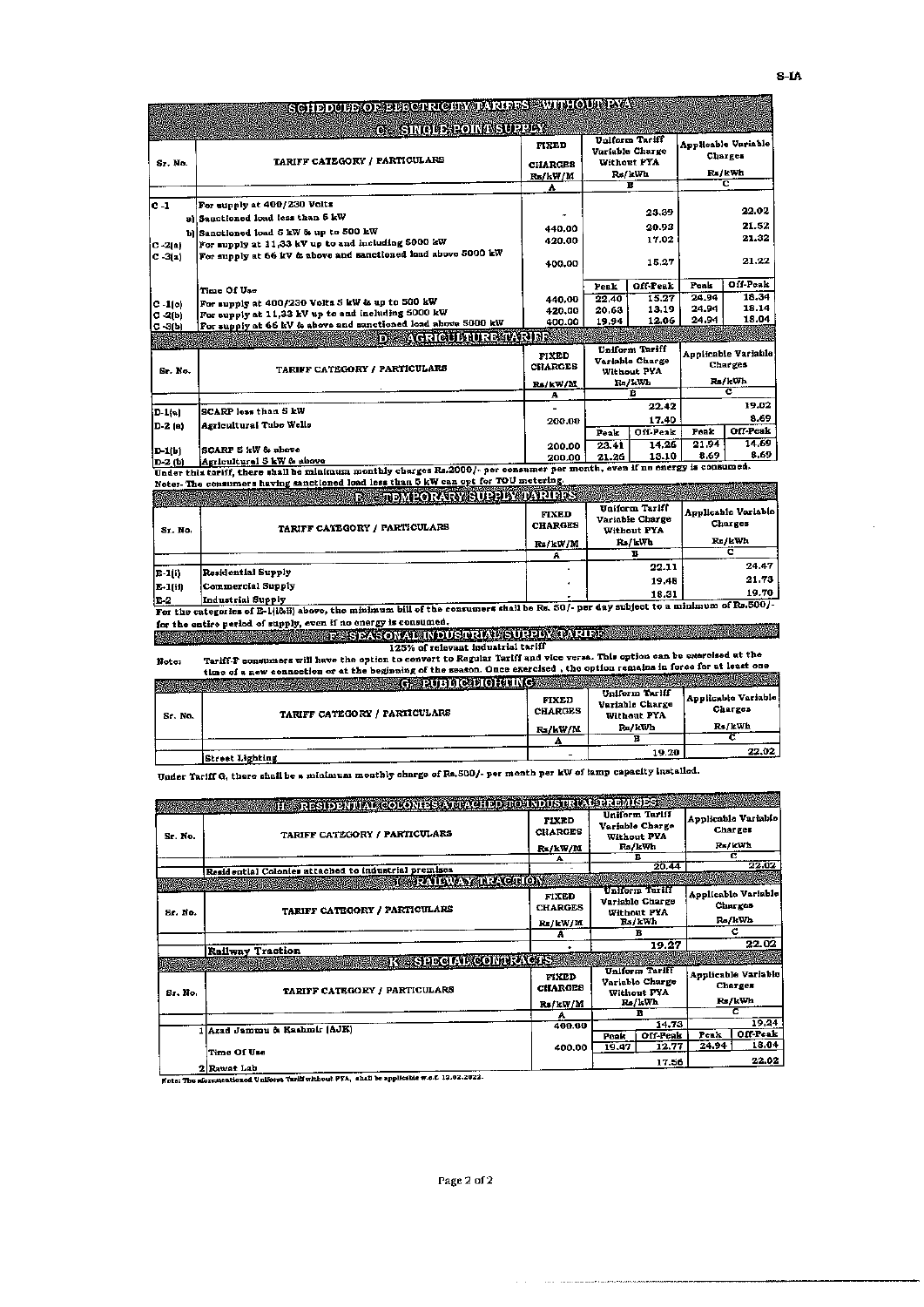|           |                                                                         |                 |                    |                    | DISCO Wise and National Average Uniform Tariff With PYA 2019 |                          |                    |                    |                    |                    |                          |                    |                  |                                 |                    |
|-----------|-------------------------------------------------------------------------|-----------------|--------------------|--------------------|--------------------------------------------------------------|--------------------------|--------------------|--------------------|--------------------|--------------------|--------------------------|--------------------|------------------|---------------------------------|--------------------|
|           | Description                                                             | Fixed<br>Charge | <b>IESCO</b>       | <b>LESCO</b>       | FESCO                                                        | TESCO                    | HESCO              | GEPCO              | SEPCO              | MEPCO              | QESCO                    | PESCO              |                  | Uniform<br>Datennined<br>Tariff |                    |
|           |                                                                         |                 | Verlable<br>Charge | Variable<br>Charge | Variable<br>Charge                                           | Variable<br>Charge       | Variable<br>Churge | Variable<br>Charge | Variable<br>Charge | Variable<br>Charge | Variable<br>Charge       | Varjabla<br>Charge | Fliced<br>Chatge |                                 | Variable<br>Charge |
|           |                                                                         | RUMWIN          | <b>Rui kith</b>    | Raistra            | Razenth                                                      | <b>Realists</b>          | RadkWih            | Raftwn             | <b>Ru kwi</b>      | Rutkin             | <b>Raf Myh</b>           | <b>RIJ WYN</b>     | <b>SAMWIN</b>    |                                 | <b>RETWWW</b>      |
|           | Residential<br>For peak load requirement less than 5 kW                 |                 |                    |                    |                                                              |                          |                    |                    |                    |                    |                          |                    |                  |                                 |                    |
|           | Up to 50 Units - Life Line                                              |                 | 4,00               | 4.00               | 4.00                                                         | 4.00                     | 400                | 4,09               | 4.DD               | 4.00               | 4.00                     | 4.00               |                  |                                 | 4.02               |
| Protected | 51-100 units - Life Line                                                |                 | 12.00              | 13.75              | 13.72                                                        | 12.06                    | 19.30              | 12.72              | 17.28              | 15 83              | 20.69                    | 13.88              |                  |                                 | 14.59              |
|           | 0-100 Units                                                             |                 | 12.00              | 13.75              | 13.72                                                        | 12.DE                    | 18.30              | 12,72              | 17.28              | 15.83              | 20.69                    | 1388               |                  |                                 | 14 59              |
|           | 101-200 Units                                                           |                 | 15.13              | 15.20              | 17.09                                                        | 14.21                    | 20.95              | 14,65              | 20,31              | 16,36              | 23.14                    | 17.06              |                  |                                 | 16.41              |
|           | For peak load requirement less than 5 kW                                |                 |                    |                    |                                                              |                          |                    |                    |                    |                    |                          |                    |                  |                                 |                    |
|           | 01-100 Units<br>101-200 Units                                           |                 | 12.00              | 13,75              | 13.77                                                        | 12.06                    | 19.30              | 12.72              | 17.28              | 15.83              | 20.89                    | 13.BB<br>17,08     |                  |                                 | 14,59<br>1641      |
|           | 201-300 Units                                                           |                 | 15.13<br>18.71     | 15.20<br>16.94     | 17.09<br>17.83                                               | 14.21<br>15.17           | 20,95<br>22.34     | 14.65<br>15,90     | 20 31<br>23.00     | 16.38<br>17.43     | 23.14<br>23.59           | 11,57              |                  |                                 | 17.53              |
|           | 301-400 Units                                                           |                 | 17.72              | 16.37              | 10.14                                                        | 15.59                    | 23.38              | 18.65              | 24.61              | 19.92              | 24.46                    | 18.81              |                  |                                 | 19.07              |
| Lastowchd | 401-500 Units                                                           |                 | 17,72              | 18,37              | 18.14                                                        | 15.58                    | 23.38              | 18.85              | 24 61              | 19.82              | 24.46                    | 18.81              |                  |                                 | 19.07              |
|           | 501-600 Units<br>601-700Units                                           |                 | 17.72<br>17.72     | 18.37<br>18.37     | 18.14<br>18.14                                               | 15.59<br>15.59           | 23.38<br>23.38     | 18.85<br>18 85     | 24.61<br>24.61     | 19.07<br>19,92     | 24.48<br>24.48           | 18.81<br>1881      |                  |                                 | 19.87<br>19.07     |
|           | Above 700 Units                                                         |                 | 19.02              | 20.70              | 19.59                                                        | 16,47                    | 25.03              | 19.48              | 26 99              | 20.90              | 27.70                    | 20 56              |                  |                                 | 20 61              |
|           | For peak load requirement exceeding 5 kW)                               |                 |                    |                    |                                                              |                          |                    |                    |                    |                    |                          |                    |                  |                                 |                    |
|           | Tima of Use (TOU) - Peak<br>Time of Use (TOU) - Off-Peak                |                 | 18.45<br>10.98     | 20.27<br>13.97     | 19.19<br>13.38                                               | 16.47<br>11.97           | 25.03<br>19.08     | 19 39<br>12,90     | 27.00<br>21.05     | 20.BS<br>15.15     | 21.91<br>21.51           | 19.84<br>12,41     |                  |                                 | 2027<br>13.10      |
|           | <b>Temporary Supply</b>                                                 |                 | 23.65              | 19.62              | 20.24                                                        | 18.47                    | 24.93              | 19.46              | 24.65              | 20.27              | 23.54                    | 19.85              |                  |                                 | 21,73              |
|           | <b>Commercial - A2</b><br>For peak load requirement less than 5 kW      |                 |                    |                    |                                                              |                          |                    |                    |                    |                    |                          |                    |                  |                                 | 19.56              |
|           | For peak load requirement exceeding 5 kW                                |                 | 17.83              | 20.35              | 18.23                                                        | 18.57                    | 23.79              | 18.16              | 26.91              | 1839               | 18.64                    | 19 84              |                  |                                 |                    |
|           | Regular                                                                 | 440             | 14,68              | 17.91              | 17.85                                                        | 14.54                    | 21.62              | 14.48              | 24.B3              | 17.55              | 18.29                    | 15.17              |                  | 440                             | 19.22              |
|           | Time of Use (TOU) - Peak                                                |                 | 18.58              | 20.28              | 19.10                                                        | 16.54                    | 24.72              | 18.99              | 26.84              | 20.36              | 22.34                    | 20,71              |                  |                                 | 21.02              |
|           | Time of Usa (TOU) - Off-Peak                                            | 440             | 11.18              | 13.36              | 13.30                                                        | 12,04                    | 19.22              | 12.49              | 20.89              | 14.45              | 15.94                    | 14.47              |                  | 440                             | 13.49              |
|           | Temporary Supply                                                        |                 | 17.83              | 19.74              | 19.23                                                        | 16.57                    | 23.79              | 18,13              | 26.93              | 20.23              | 10.14                    | 19.88              |                  |                                 | 19.23              |
|           | General Services-A3                                                     |                 | 13.70              | 15.45              | 14.24                                                        | 14.10                    | 21.43              | 15.02              | 22.55              | 17.73              | 18.24                    | 14.39              |                  |                                 | 1705               |
|           |                                                                         |                 |                    |                    |                                                              |                          |                    |                    |                    |                    |                          |                    |                  |                                 |                    |
|           | Industrial                                                              |                 |                    |                    |                                                              |                          |                    |                    |                    |                    |                          | 17.36              |                  |                                 | 18.31              |
|           | <b>B1</b><br><b>B1 Peak</b>                                             |                 | 16.62<br>18.72     | 1858<br>20.07      | 18.02<br>19.52                                               | 12.50<br>15 00           | 21.29<br>24.89     | 13,66<br>18.18     | 28.41<br>27.01     | 19.20<br>20,30     | 19,34<br>22,54           | 19.03              |                  |                                 | 21,10              |
|           | B1 Oil Peak                                                             |                 | 11.02              | 13.02              | 11.91                                                        | 12.03                    | 18.39              | 12.66              | 21.06              | 14 6D              | 16.09                    | 14.30              |                  |                                 | 13.41              |
|           | B2                                                                      | 440             | 14,17              | 15.77              | 14.39                                                        | 11,97                    | 20.62              | 12.99              | 23,74              | 1652               | 17.29                    | 11.72              |                  | 440                             | 17.B7              |
|           | B2 - TOU (Peak)                                                         |                 | 18 57              | 20.17              | 19.32                                                        | 16.47                    | 24.72              | 19.99              | 26.84              | 2012               | 22.29                    | 19.71              |                  | 440                             | 20.98              |
|           | B2 - TOU (Off-paak)<br>B3 - TOU (Peak)                                  | 440             | 10.97<br>18.57     | 13.47<br>21.41     | 12.95<br>19.08                                               | 11,77<br>16,47           | 19,02<br>24.72     | 12.29<br>19.59     | 20.69<br>26.B4     | 14 22<br>20.59     | 15.74<br>22.34           | 13,96<br>1927      |                  |                                 | 13.50<br>21 11     |
|           | B3 - TOU (Off-peak)                                                     | 420             | 10.77              | 12.44              | 12.87                                                        | 11.67                    | 18.82              | 12.19              | 18.58              | 13 12              | 15.64                    | 13.86              |                  | 420                             | 12.63              |
|           | B4 - TOU (Peak)                                                         |                 | 18.67              | 21,08              | 18.67                                                        | 16.47                    | 24.72              | 10.99              | 28.B4              | 20.12              | 22.34                    | 19.71              |                  |                                 | 20 93              |
|           | B4 - TOU (Off-peak)                                                     | 4DD             | 11, 17             | 12.83              | 12.77                                                        | 11.57                    | 18.72              | 12.09              | 20 4B              | 14.02              | 15.54                    | 14.23              |                  | 400                             | 12.97              |
|           | Temporary Supply                                                        |                 | 23.22              | 15.52              | 17.48                                                        | 12.50                    | 29.29              | 17.11              | 24 41              | 17.05              | 18.14                    | 1535               |                  |                                 | 18.38              |
|           | Single Point Supply for further distribution                            |                 |                    |                    |                                                              |                          |                    |                    |                    |                    |                          |                    |                  |                                 |                    |
|           | C1(a) Supply at 400 Volts-less than 5 kW                                |                 | 18.33              | 17.47              | 18.25                                                        | 13.00                    | 22.62              | 14,18              | 29.71              | 18.73              | 10.54                    | 17.88              |                  |                                 | 24.38              |
|           | C1(b) Supply at 400 Volts-exceeding 5 kW                                | 440             | 17.68              | 15.80              | 17.62                                                        | 12.47                    | 22.12              | 13,49              | 26.B4              | 18 QS              | 18.84                    | 17.22<br>18.71     |                  | 440                             | 21.31<br>22.43     |
|           | Time of Use (TOU) - Poak<br>Time of Use (TOU) - Off-Poak                | 440             | 20.66<br>11.18     | 20.10<br>13.60     | 20.00<br>14.70                                               | 16.47<br>11.97           | 24.72<br>19.22     | 18.99<br>12.49     | 26.84<br>20.89     | 21.10<br>12.69     | 23.34<br>15.94           | 16.47              |                  | 440                             | 15.00              |
|           | C2 Supply at 11 kV                                                      | 420             | 14.51              | 16.31              | 15.42                                                        | 12.27                    | 20.02              | 13.29              | 24.D4              | 16.00              | 17,64                    | 15,02              |                  | 420                             | 17.03              |
|           | Time of Use (TOU) - Peak                                                |                 | 18.72              | 20.10              | 20.60                                                        | 18 47                    | 24.72              | 18.99              | 26.B4              | 18.13              | 22.34                    | 20.65              |                  |                                 | 20.40              |
|           | Time of Use (TOU) - Off-Peak                                            | 420             | 8.95               | 13.20              | 14.60                                                        | 11.77                    | 19.02              | 12.29              | 20.69              | 14.10              | 10.74<br>17.54           | 10.10<br>14.92     |                  | 420<br>400                      | 12.89<br>15 11     |
|           | C3 Supply above 11 kV<br>Time of Use (TOU) - Peak                       | 400             | 14.38<br>18.89     | 15.07<br>20.10     | 16.32<br>18.22                                               | 12 17<br>1647            | 20.82<br>24.72     | 13.19<br>18.99     | 23.94<br>26.84     | 15.95<br>20.15     | 22.34                    | 19.71              |                  |                                 | 1951               |
|           | Time of Use (TOU) - Off-Peak                                            | 400             | 11.05              | 13.10              | 12.47                                                        | 11.67                    | 18.82              | 12.19              | 20.50              | 14.05              | 15.54                    | 13.66              |                  | 400                             | 11.60              |
|           | Agricultural Tube-wells - Tariff D                                      |                 |                    |                    |                                                              |                          |                    |                    |                    |                    |                          |                    |                  |                                 |                    |
|           | Scarp                                                                   |                 | 18.73              | 20.36              | 16.00                                                        | 12.50                    | 25.48              | 14.66              | 28.54              | 18 28              | 18.29                    | 13,91              |                  |                                 | 22.92              |
|           | Time of Use (TOU) - Peak                                                |                 | 23.09              | 23.28              | 20.18                                                        | 16.50                    | 24.89              | 19.16              | 26.86              | 20.B3              | 23.10                    | 19.95              |                  |                                 | 23,16              |
|           | Time of Use (TOU) - Off-Peak                                            | 200             | 13.93              | 13.28              | 14.38                                                        | 11.70                    | 1B 1H              | 12 36              | 20.61              | 15 00              | 16.34                    | 13.15              |                  | 200<br><b>20D</b>               | 14.25              |
|           | Agricultural Tube-wells<br>Time of Use (TOU) - Peak                     | 200             | 16,66<br>18.73     | 20.35<br>21.75     | 18.00<br>20.23                                               | 12.00<br>15.50           | 20.79<br>24.89     | 13.66<br>19.16     | 22 91<br>26.88     | 13 83<br>19.91     | 17.64<br>22.54           | 14.01<br>19,05     |                  |                                 | 17.63<br>21.44     |
|           | Time of Use (TOU) - Off-Peak                                            | 200             | 13.93              | 14.73              | 13.32                                                        | 11,70                    | 18.99              | 12.36              | 18,41              | 12.38              | 16.14                    | 13.15              |                  | 200                             | 13 04              |
|           |                                                                         |                 |                    |                    |                                                              |                          |                    |                    |                    |                    |                          | $\bullet$          |                  |                                 |                    |
|           | Public Lighting - Tariff G                                              |                 | 16.78              | 21.05<br>21.66     | 15.43<br>15.58                                               | 12.50<br>12.50           | 22.74<br>22.74     | 13.53<br>13.66     | 24 01<br>24.01     | 17.83<br>18.06     | 17.64<br>17.64           | 15,66<br>15.66     |                  |                                 | 19.02<br>21.02     |
|           | Residential Colonies attached to industrial premises<br>Railway Tradion |                 | 16.01<br>$\Delta$  | 19 17              | ×,                                                           | ÷,                       | k.                 |                    |                    | $\blacksquare$     | ٠                        | $\cdot$            |                  |                                 | 19,17              |
|           | Tariff K - AJK                                                          | 400             | 14,23              | ٠                  | $\blacksquare$                                               |                          | $\hat{\textbf{z}}$ | 14,18              |                    |                    |                          | 15.00              |                  | 400                             | 14.23              |
|           | Time of Use (TOU) - Peak                                                |                 | 17.05              | ٠                  | ,                                                            | $\overline{\phantom{a}}$ | k.                 | 18.97              |                    | $\epsilon$         | $\overline{\phantom{a}}$ | 19.75              |                  |                                 | 18.63              |
|           | Time of Use (TOU) - Off-Peak<br>Tariff K - Rawat Lab                    | 400             | 10,52<br>17.07     | ٠                  | ٠                                                            | $\overline{\phantom{a}}$ | $\blacksquare$     | 13.72              |                    |                    | ÷.                       | 13.95              |                  | 400                             | 11.95<br>17.07     |
|           |                                                                         |                 |                    |                    |                                                              |                          |                    |                    |                    |                    |                          |                    |                  |                                 |                    |

Note: The Strategy of the Contract of the Contract of the Contract of the Contract of the Contract of the Contract of the Contract of the Contract of the Contract of the Contract of the Contract of the Contract of the Cont

S-II

 $\langle \mu \rangle = \langle \mu \rangle \langle \mu \rangle$